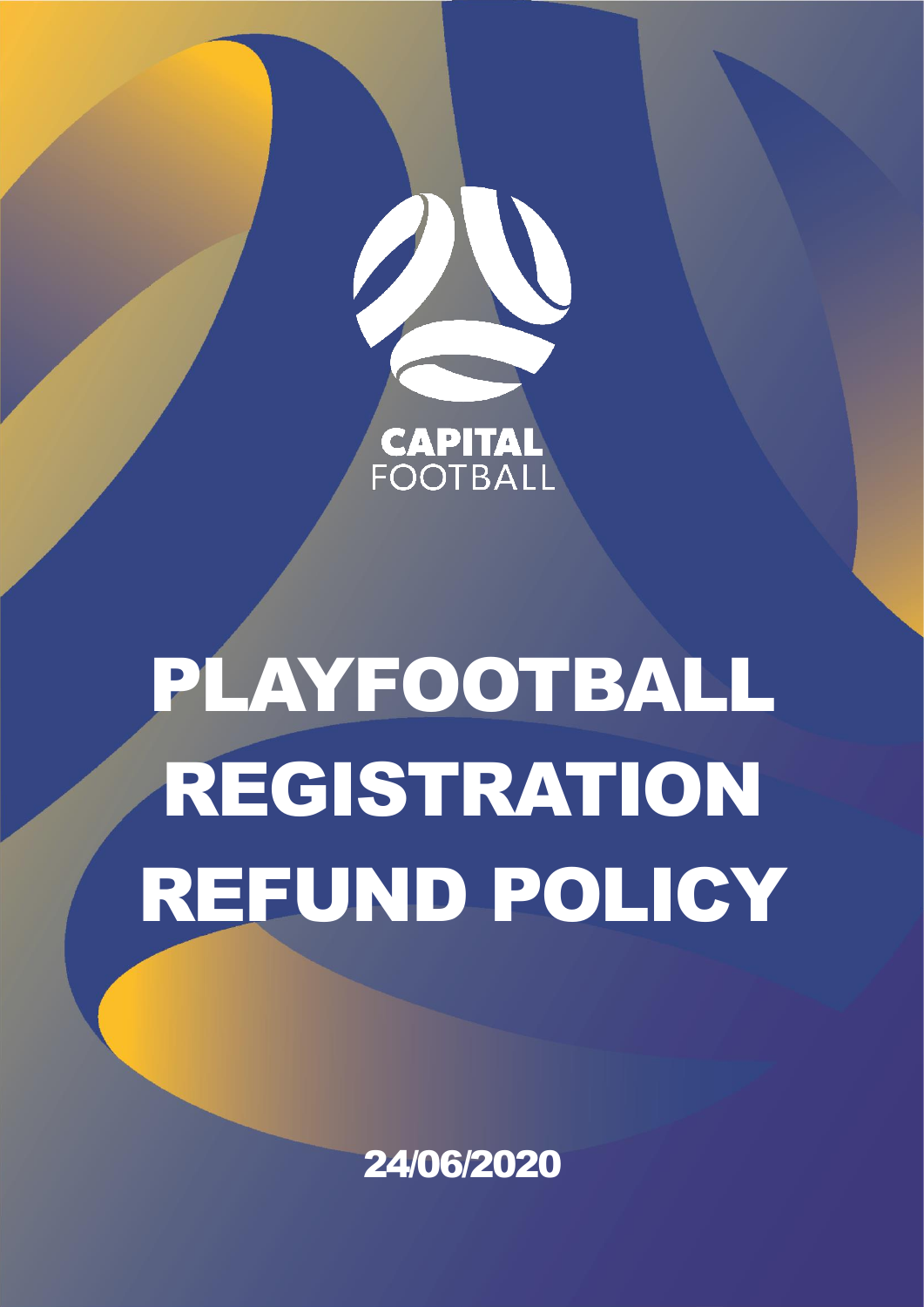# <span id="page-1-0"></span>VERSION CONTROL

| <b>VERSION DATE</b> |            | <b>AUTHOR</b>           | <b>RATIONALE</b> |
|---------------------|------------|-------------------------|------------------|
|                     | 24/06/2020 | <b>Capital Football</b> |                  |
|                     |            |                         |                  |
|                     |            |                         |                  |
|                     |            |                         |                  |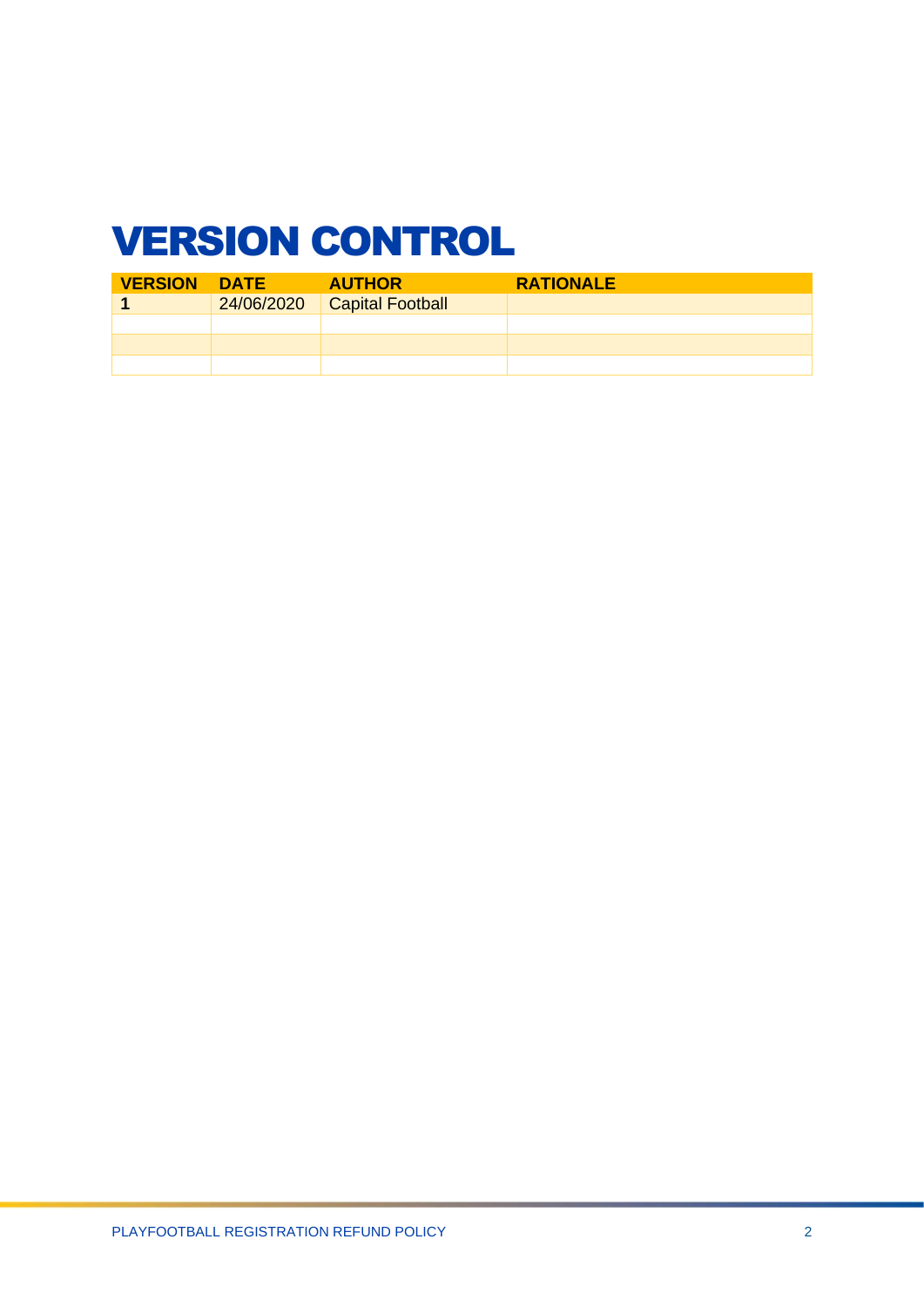# **CONTENTS**

| $1_{-}$ |  |
|---------|--|
|         |  |
|         |  |
|         |  |
|         |  |
|         |  |
|         |  |
| 2.      |  |
|         |  |
|         |  |
|         |  |
|         |  |
|         |  |
|         |  |
| 3.      |  |
|         |  |
|         |  |
|         |  |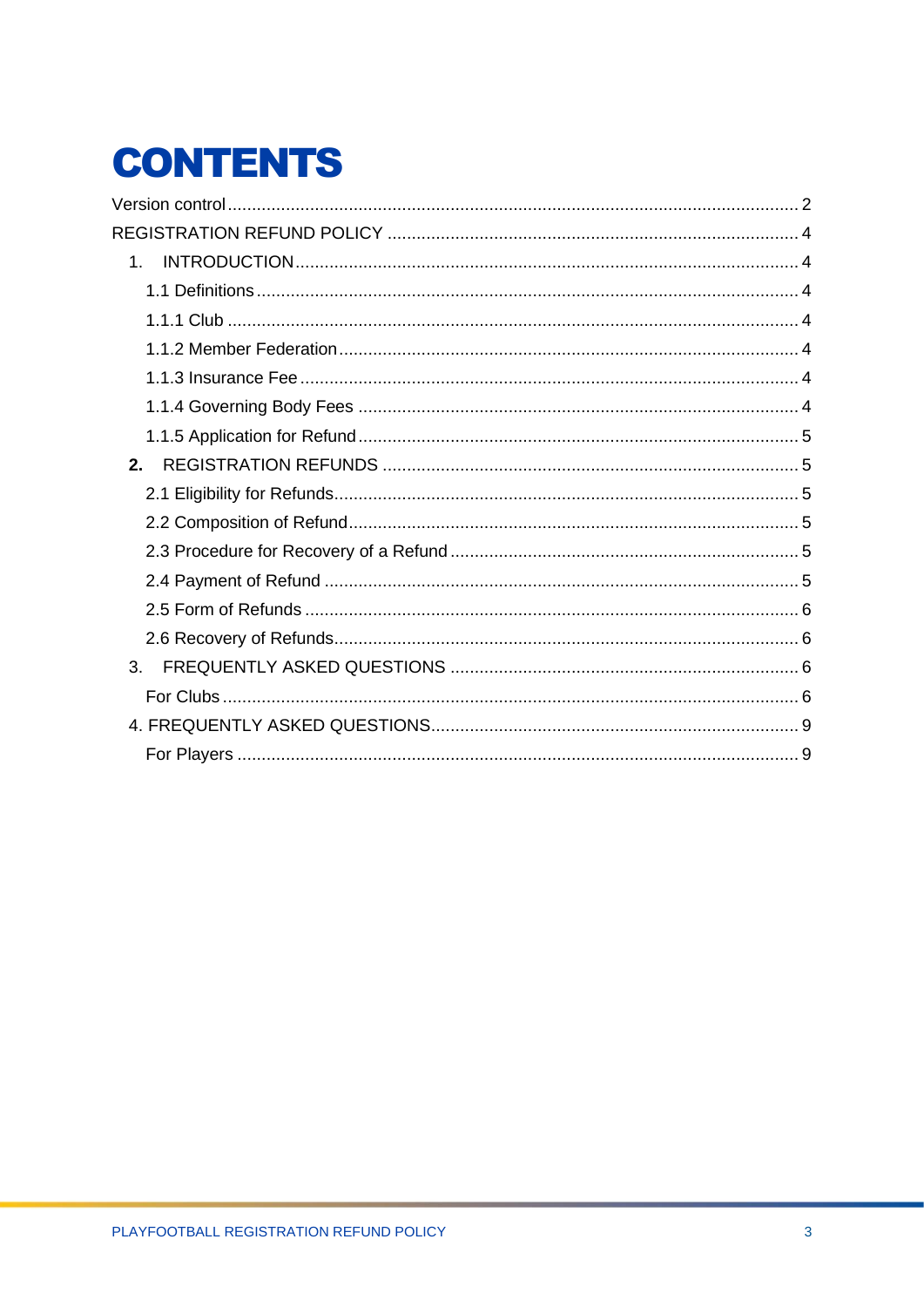# <span id="page-3-0"></span>REGISTRATION REFUND POLICY

The purpose of this policy is to outline the eligibility criteria and procedures for refund requests made for online payments in the national online registration system.

## <span id="page-3-1"></span>1. INTRODUCTION

- ▶ In accordance with Football Federation Australia's National Refund Policy (September 2008), this policy outlines circumstances in which a Refund will be made and if any charges are to be deducted.
- **This Refund Policy applies only to Players designated as Amateur under the National** Registration Regulations of the Football Federation Australia.
- This Refund Policy does not apply to Players changing clubs during a Season.
- For the purposes of this document the total fee paid by an Amateur Player is assumed to consist of any of the following:
	- ▶ National Registration Fee (NRF);
	- **Insurance Fee:**
	- **Member Federation Registration Fee (MRF);**
	- **Facility Infrastructure Levy; and**
	- ▶ Club Fee

#### <span id="page-3-2"></span>1.1 DEFINITIONS

The following definitions apply for the purposes of this document.

#### <span id="page-3-3"></span>1.1.1 CLUB

An entity registered with FFA to field a team in a Competition as defined in the National Registration Regulations.

#### <span id="page-3-4"></span>1.1.2 MEMBER FEDERATION

State or Territory governing body as defined in the National Registration Regulations.

#### <span id="page-3-5"></span>1.1.3 INSURANCE FEE

The premium paid by a Member Federation to the FFA National Insurance Programme to provide Personal Injury and Association Liability (Public and Products Liability, Professional Indemnity, and Management Liability) cover.

#### <span id="page-3-6"></span>1.1.4 GOVERNING BODY FEES

The combined fees comprising the:

- ▶ National Registration Fee (NRF);
- **Member Federation Registration Fee (MRF), excluding Insurance Fee;**
- **Facility Infrastructure Levy (FIL)**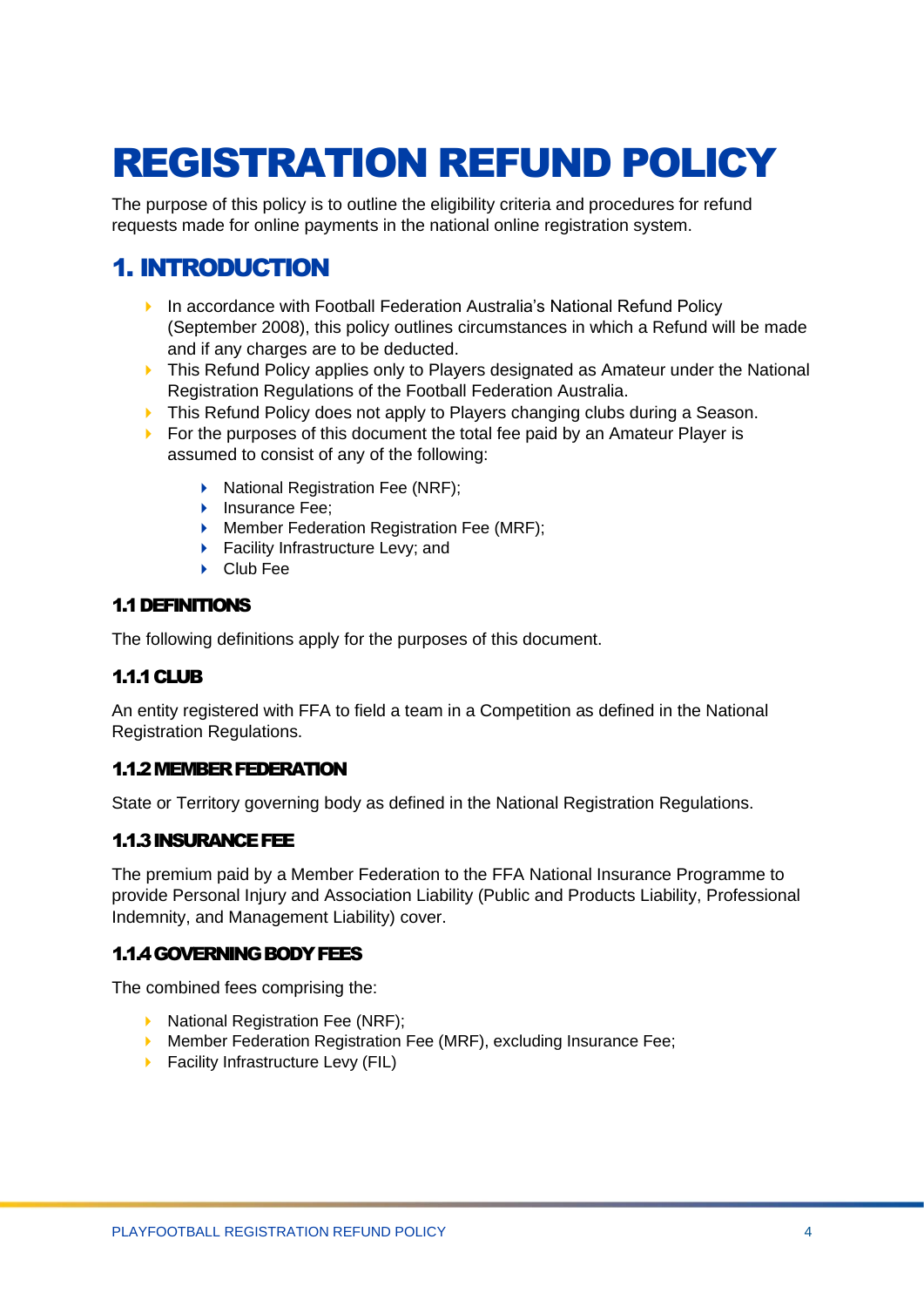#### <span id="page-4-0"></span>1.1.5 APPLICATION FOR REFUND

Where an Amateur Player applies to a Capital Football for the repayment of Governing Body Fees when they do not want to continue playing football during a Season.

## <span id="page-4-1"></span>2. REGISTRATION REFUNDS

#### <span id="page-4-2"></span>2.1 ELIGIBILITY FOR REFUNDS

- Not with standing requirements by statute (such as in accordance with state and/or federal consumer protection legislation), Capital Football and Clubs are only required to refund registration fees (or parts thereof) to Amateur Players where:
	- $\blacktriangleright$  the Registration Status of the Amateur Player has been made "Active" in the National Online Registration System in accordance with the National Registration Regulations; and
	- $\blacktriangleright$  the Amateur Player has not participated in a match or appeared on a match record for his or her club more than three (3) times; and
	- ▶ The Amateur Player or their Club has applied for de-registration via the National Online Registration System in accordance with the:
		- National Registration Regulations; and
		- Registration/De-Registration Periods notified by Capital Football
- At their complete discretion, Capital Football may deem exceptional circumstances under, Clause 9.2(e) of the National Registration Regulations and provide a proportionate refund of registration fees in certain no fault circumstances on de-registration.

#### <span id="page-4-3"></span>2.2 COMPOSITION OF REFUND

- As the point of payment for the full Registration Fee Package (i.e. Governing Body and Club Fees), Clubs are responsible for refunding Governing Body Fees and their Club Fees in accordance with their statutory requirements (e.g. state and/or federal consumer protection legislation) and advised Club Refund Policy.
- ▶ Capital Football is responsible for authorising the refund of Governing Body Fees.

#### <span id="page-4-4"></span>2.3 PROCEDURE FOR RECOVERY OF A REFUND

- $\triangleright$  For Capital Football to consider the authorisation of any refund of Governing Body Fees, an Amateur Player and their Club must follow the Capital Football Recovery of Refund Procedure before the closure of any notified Registration/De- Registration Periods.
- ▶ Capital Football may audit any application made by an Amateur Player or their Club for a refund to satisfy itself that the Player is eligible for a refund.

#### <span id="page-4-5"></span>2.4 PAYMENT OF REFUND

- ▶ Once the Recovery of Refund Procedure has been complied with Capital Football will:
	- authorise the refund of Governing Body Fees to the Amateur Player; and ii. notify the Amateur Player and/or the Club of the:
		- authorisation for the Club to refund Governing Body Fees;
		- any advised Insurance Fees and administration fees that are to be deducted from the Governing Body Fee refund; and
		- the timeframe that the refund must be processed in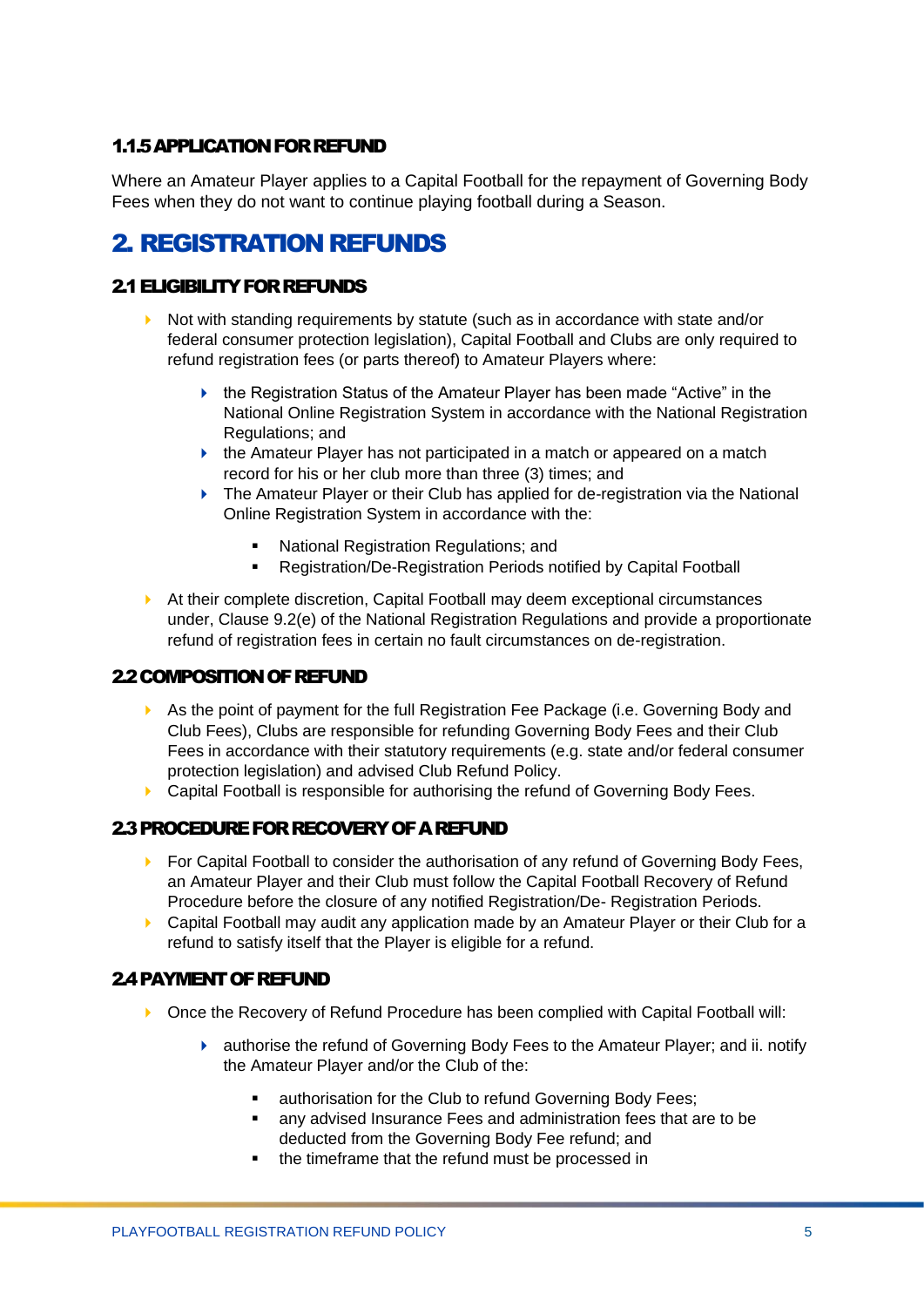- ▶ Once notified, the Club must:
	- **Pass on the advised refund of the Governing Body Fees to the Amateur Player:** and
	- **•** notify the Amateur Player of the timeframe that they intend for the refund to be processed in.

#### <span id="page-5-0"></span>2.5 FORM OF REFUNDS

Refunds will be paid in a form at the discretion of the Club; however, Clubs will use their best endeavours to provide the refund in the form requested.

#### <span id="page-5-1"></span>2.6 RECOVERY OF REFUNDS

Under this Policy, Capital Football are assessing the eligibility of the player to receive a refund on behalf of Football Federation Australia.

Any player approved to receive a refund under this Policy, will have their registration substatus changed to 'Refund processed' where possible in the National Online Registration System.

Capital Football will not invoice where a player's sub-status is listed as 'Refund processed' in the National Online Registration System.

### <span id="page-5-2"></span>3. FREQUENTLY ASKED QUESTIONS

#### <span id="page-5-3"></span>FOR CLUBS

The purpose of this policy is to outline the eligibility criteria and procedures for refund requests made for online payments in the national online registration system.

#### REFUND PROCESS

#### **1. How do I request a refund?**

First you must either de-register or decline the player's registration. Once this is completed please fill out the **REGISTRATION REFUND REQUEST FORM** available [here.](https://form.jotform.com/capital_football/2020-registration-refund-request)

Capital Football will be in touch within 5 business days to confirm receipt of the request and advise action from there.

#### **2. What is the eligibility criteria for a refund?**

In order to receive a refund of governing body fees, a player must have appeared in three or less matches. They must have also paid online using the registration portal, and have since been de-registered or declined from their old club. In the event that the player is staying in football (i.e switching clubs), evidence of payment to the new club must be provided before Capital Football can reimburse the governing body fees.

The club can choose to refund a whole, partial or no amount of the club fee according to their own refund policy.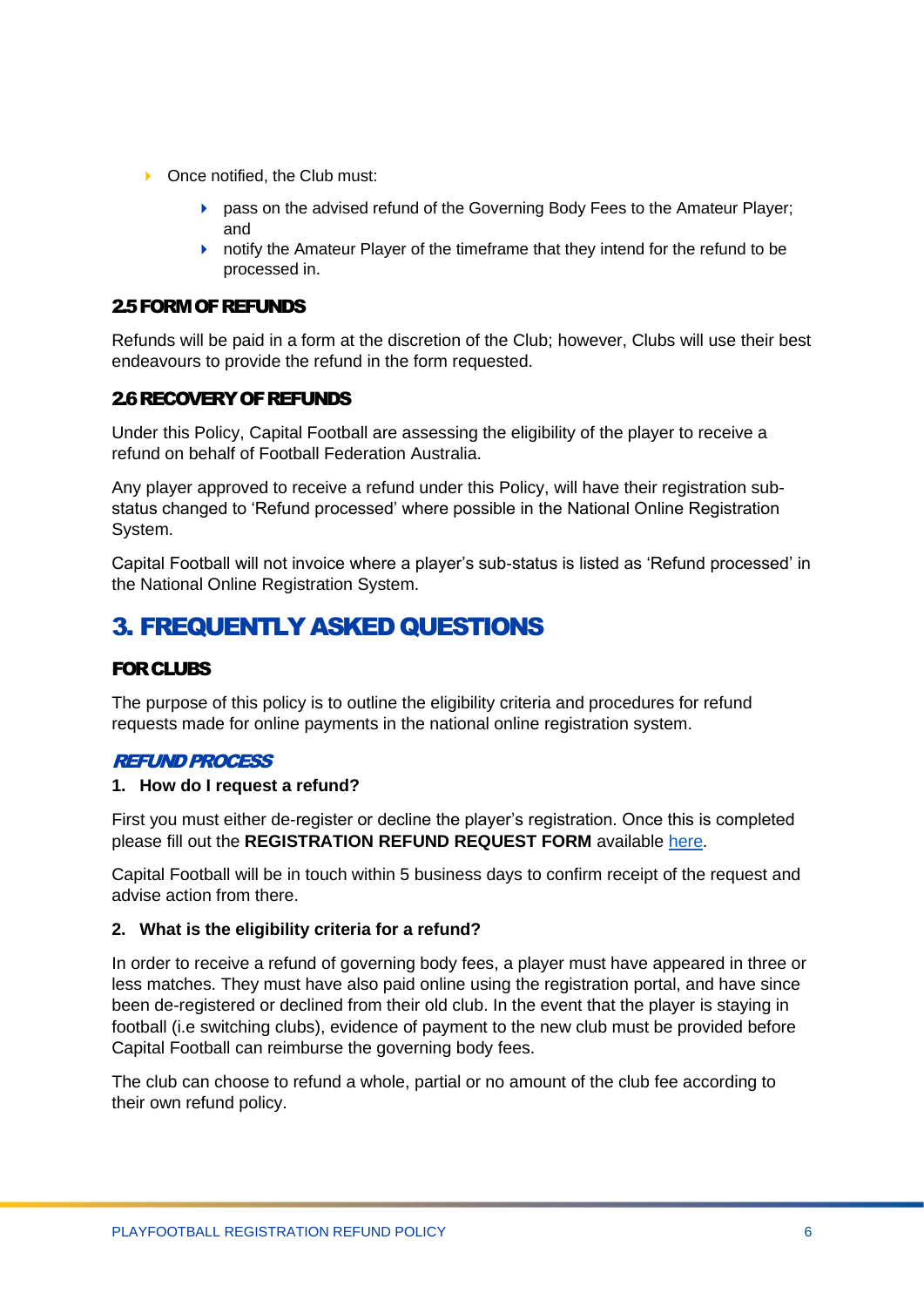#### **3. How long does a refund take?**

Capital Football will endeavour to respond to your registration refund request form submission within 5 business days advising if there is any more information, we need in order to process the refund. Each refund, once approved, will be made at the upcoming census date (dates) and delivered using the club bank details entered in PlayFootball.

#### **4. Do I have to provide a refund if the player asks?**

While Capital Football can refund the player the governing body fees, it is up to clubs and their own policy as to whether they refund the club portion of the registration fee. If you'd like some guidance about this please contact *[tej.sapate@capitalfootball.com.au](mailto:tej.sapate@capitalfootball.com.au)*.

#### CHANGING CLUBS

#### **1. If a player is ACTIVE and wants to leave my club what do I have to do?**

As a Club you need to log in to PlayFootball as administrator and Accept the De-registration if the player initiated the request. Then the Player is free to register at the New Club. If you do not process the application it will automatically be approved by Capital Football after 7 days. You may also be requested to initiate this request. This must be accepted by the player and approved by Capital Football.

#### **2. If the player is AWAITING APPROVAL and paid ONLINE – what do I need to do? Do Capital Football refund the money?**

First, you'll need to decline the registration and then complete the [refund request form.](https://form.jotform.com/capital_football/2020-registration-refund-request) Once Capital Football has approved the refund you will need to refund the player in full as per the policy – we will reimburse you at Census time directly for the Governing Body fees. The form of the refund is at your discretion but we ask that you use your best endeavours to provide the refund in the form requested by the player.

#### **3. If the player is ACTIVE and paid online – do Capital Football refund their credit card?**

No – you have already received the player fees so you will need to refund the player in full as per the policy – we will reimburse you at Census time directly for the Governing Body fees and adjust our accounts. The form of the refund is at the discretion of the club but we ask that you use your best endeavours to provide the refund in the form requested by the player.

As a Club you need to log in to PlayFootball as administrator and Accept the De-registration if the player initiated the request. Then the Player is free to register at the New Club. If you do not process the application it will automatically be approved by Capital Football after 7 days.

You may also be requested to initiate this request. This must be accepted by the player and approved by Capital Football.

#### **4. Why does the player have to pay the new club in full before I reimburse the player?**

This is to ensure that they have paid the Governing Body and Insurance fees once for each season and for each form of the game. It is also to allow you as the leaving Club to deduct any applicable fees for the time they have been at that club. Once you seen evidence that they have paid the NEW club then you are free to provide a refund.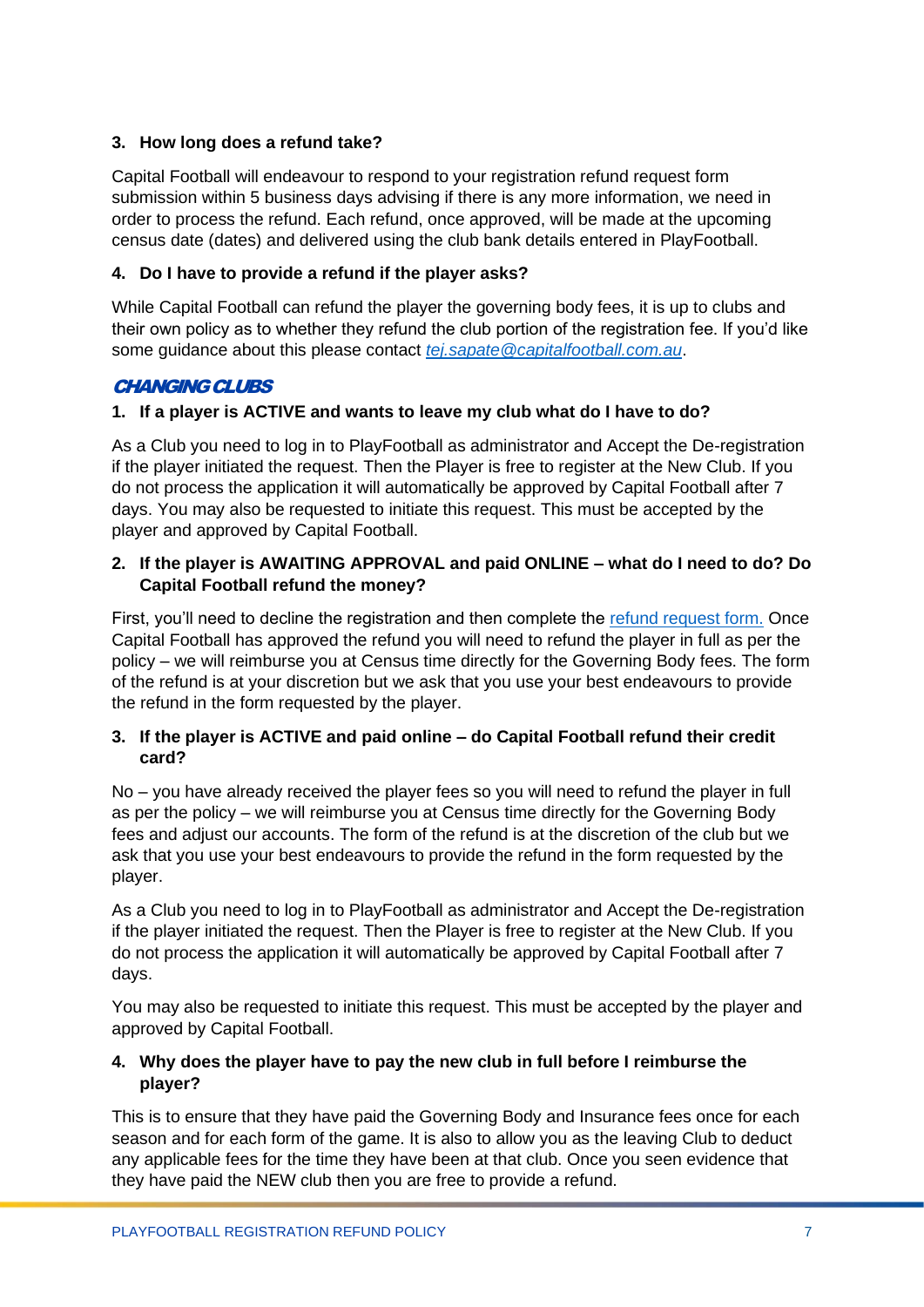NOTE – if they are applying for a refund as if they are LEAVING the game altogether - it is a different process and the main requirements are:

 $\blacktriangleright$  they have participated in three matches or less

#### **5. If the player paid us (the club) direct – how do I give the refund?**

The payment split will only apply to offline payments (i.e paying the club directly without using the registration portal). It will therefore depend on the timing of the request to see if Capital Football have already invoiced for that player or not.

#### LEAVING FOOTBALL

#### **1. The player has changed their mind and want a refund and they paid online – do Capital Football refund the credit card?**

Firstly, check their eligibility for a refund – they must:

- be ACTIVE in PlayFootball
- $\blacktriangleright$  have participated in three or less matches

If any of the above criteria is NOT met then they are not eligible for a refund.

If they fulfil the above criteria then as a Club you can log in to PlayFootball and select Deregister. There are various options to choose. This must be accepted and approved by the player and Capital Football. You will then need to complete the Online Request Form. Most responses will take 5 business days but you must wait until you gain approval of the Refund by Capital Football.

We will email you and the player to confirm this. Once this has been approved you can initiate the refund. As you have already received the player fees directly to your account – you will need to refund the player in full as per the policy – we will reimburse you at Census time directly for the Governing Body fees and adjust our accounts to reflect this.

#### **2. The player has changed their mind and want a refund and they paid us direct. What do we do?**

Firstly, check their eligibility for a refund – they must:

- be ACTIVE in PlayFootball
- $\blacktriangleright$  have participated in three matches or less

If any of the above criteria is NOT met then they will be refused a refund.

If they fulfil the above criteria then as a Club you can log in to PlayFootball and select Deregister. This must be accepted and approved by the player and Capital Football. Since payment disbursement only applies to online payments, you should have the full amount to refund the player directly once this is completed.

#### **3. The player has changed their mind and want a refund – they paid the club online but I have not made them ACTIVE in PlayFootball. What do we do?**

You (the Club) will need to DECLINE/REJECT the registration and refund the player according to the refund policy guidelines. Because they have never been made ACTIVE Capital Football will not have invoiced you for the Governing Body fees so no refund will be applicable from us. The form of the refund is at your discretion but we ask that you use your best endeavours to provide the refund in the form requested.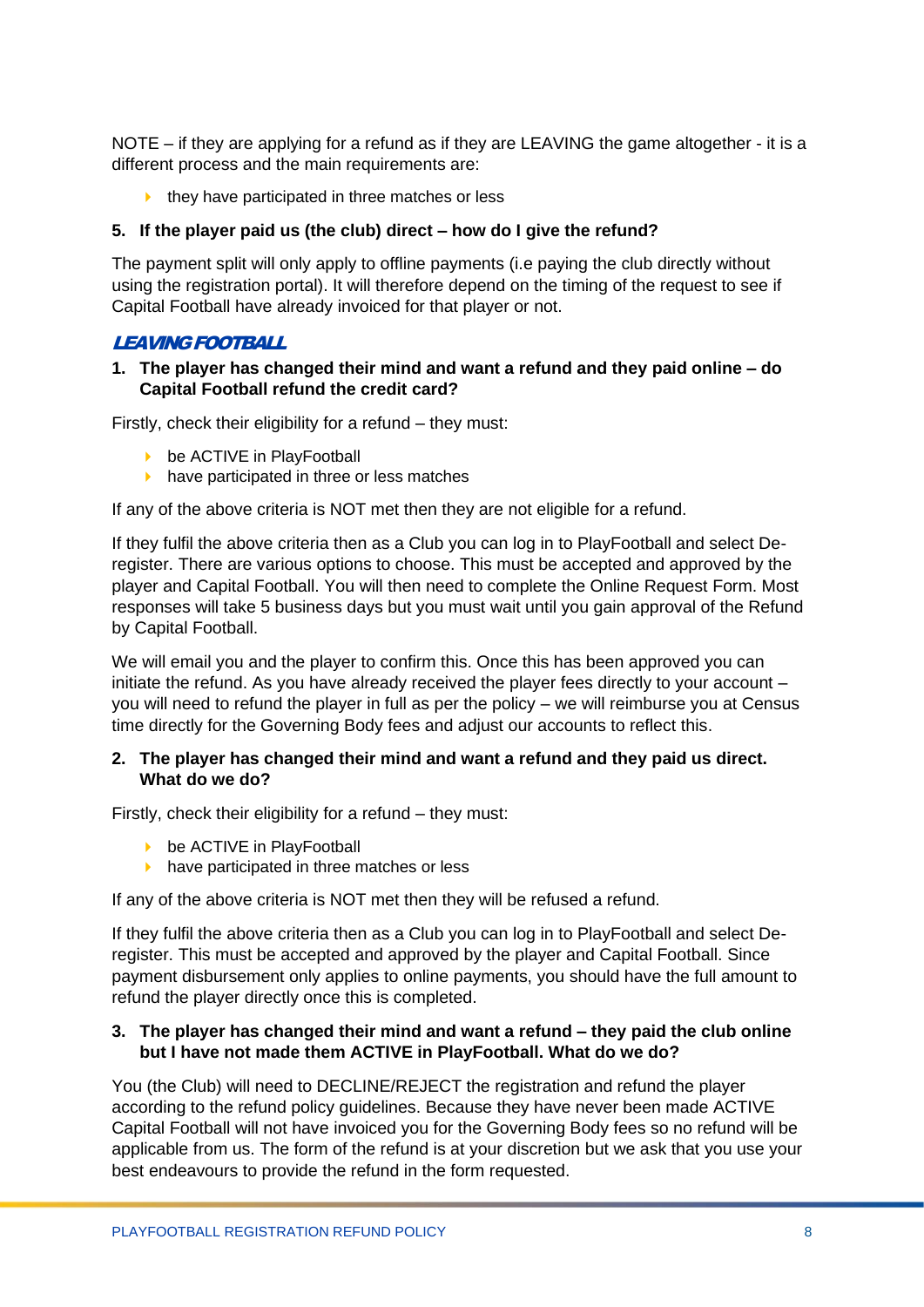#### **4. The player has changed their mind and want a refund – they paid the club directly but they are not ACTIVE in PlayFootball. What do we do?**

You (the Club) will need to DECLINE/REJECT the registration and then you can refund the funds they paid to the club according to the Club refund policy guidelines.

## <span id="page-8-0"></span>4.FREQUENTLY ASKED QUESTIONS

#### <span id="page-8-1"></span>FOR PLAYERS

The purpose of this document is to answer frequently asked questions regarding the online registration refund policy. If you have a question that isn't answered here please contact Tej Sapate.

#### REFUND PROCESS

#### **1. How do I request a refund?**

First you must approach your club requesting a refund. Then, either de-registered or declined in the national registration system (Play Football). Once this is complete the club will submit a refund request form to Capital Football, which will be reviewed within 5 business days, which will be followed by further communication from Capital Football advising what the next steps are.

#### **2. What is the eligibility criteria for a refund?**

In order to receive a refund of governing body fees, a player must have appeared in three or less matches. They must have also paid online using the registration portal, and have since been de-registered or declined from their old club. In the event that the player is staying in football (i.e switching clubs), evidence of payment to the new club must be provided before Capital Football can reimburse the governing body fees.

The club can choose to refund a whole, partial or no amount of the club fee according to their own refund policy.

#### **3. How long does a refund take?**

When the refund is approved, the club will refund the registration amount directly to the player, making their best effort to provide the refund in the form requested. This timeline will vary club to club, but if you encounter any serious delay please contact Capital Football so we can look into it.

#### **4. Do clubs have to provide a refund if the player asks?**

While Capital Football can refund the player the governing body fees, it is up to clubs and their own policy as to whether they refund the club portion of the registration fee. If you'd like some guidance about this please contact [tej.sapate@capitalfootball.com.au.](mailto:tej.sapate@capitalfootball.com.au)

#### CHANGING CLUBS

#### **1. Can I change clubs during the season?**

Yes - A player can register for no more than 3 Clubs in each form (e.g. Outdoor/Social/NPL/Futsal) of the game during one Season (i.e. leaving one Club and registering with an alternative Club). During this time, the Player can only play in Matches for 2 Clubs in each form of the game.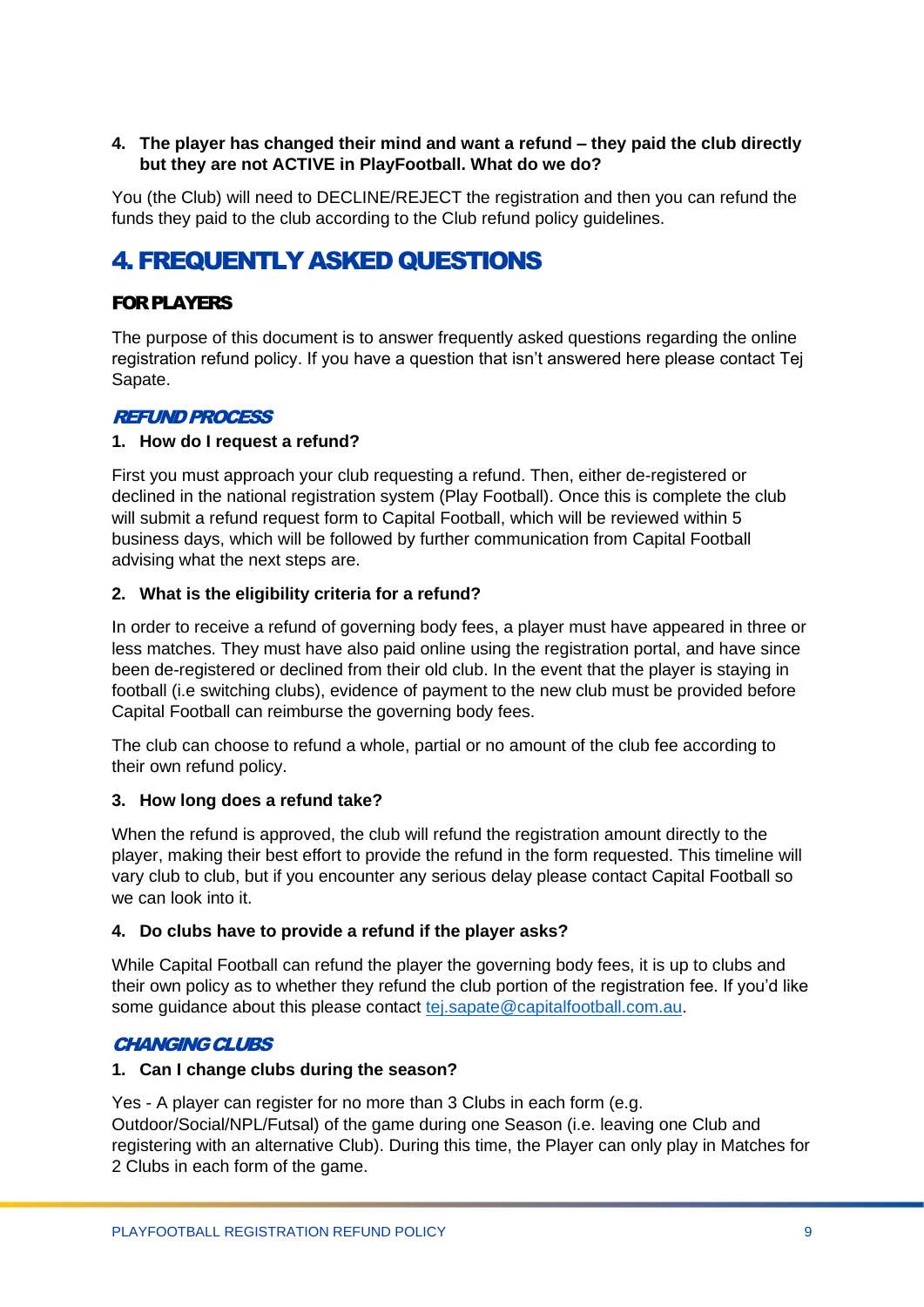#### **2. How do I change Clubs if I am active in PlayFootball?**

As a player you need to log in to PlayFootball and select De-register. This must be accepted and approved by the Club and Capital Football. If the Club does not process the application it will automatically be approved by Capital Football after 7 days.

Then you are free to register at the new club. You may also request that the club you are leaving initiates this request.

#### **3. How do I change Clubs if I am Awaiting Approval/Payment in PlayFootball?**

The Club you are leaving need to Decline/Reject your Registration and then you can Register at the New Club.

#### **4. Why do I have to pay the new club in full before the old club will reimburse me?**

This is to ensure that you have paid the Governing Body and Insurance fees once for each season and for each form of the game. It is also to allow the club you are leaving to deduct any applicable fees for the time you have been at that club.

Once you have paid the NEW club and given evidence of this to the OLD club then the OLD club can provide a refund.

NOTE – if you apply for a refund as if you are LEAVING the game altogether - it is a different process and the main requirement is that:

▶ you have participated in three or less matches

#### **5. I am changing clubs but I paid online – do you refund my credit card?**

No – the club will refund you in full as per the policy in FAQ 3 above. The form of the refund is at the discretion of the club but they will use their best endeavours to provide the refund in the form requested.

#### **6. I am changing clubs and paid the club direct – how do I get my refund?**

The club will refund you in full as per the policy in FAQ 3 above. The form of the refund is at the discretion of the club but they will use their best endeavours to provide the refund in the form requested.

#### LEAVING FOOTBALL

#### **1. I've changed my mind and want a refund – I paid online on PlayFootball.**

To be eligible for a refund you must:

- **b** be ACTIVE in PlayFootball
- $\triangleright$  have NOT participated in excess of three matches

If any of the above criteria is NOT met then you are not eligible for a refund.

If you fulfil the above criteria then you will need to log in to PlayFootball and select Deregister. This must be accepted and approved by the Club and Capital Football. The Club is required to gain approval of the Refund by Capital Football and you and the Club will advise if this is approved. Once this has been approved the Club can initiate the refund. You may also request that the club you are leaving initiates this request.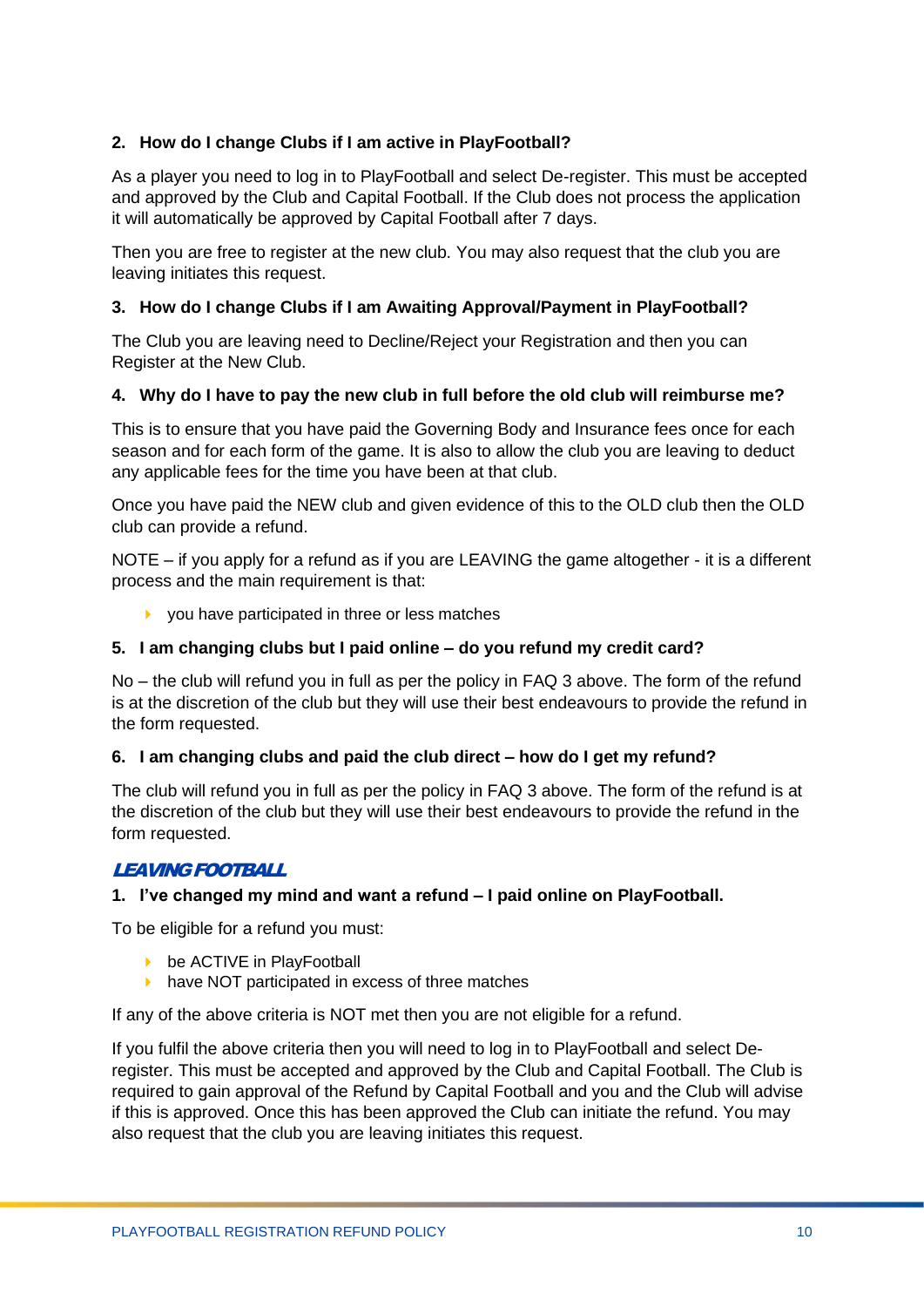#### 2. **I've changed my mind and want a refund – I paid the club directly**.

To be eligible for a refund you must:

- be ACTIVE in PlayFootball
- $\triangleright$  have NOT participated in excess of three matches

If any of the above criteria is NOT met then you are not eligible for a refund.

If you fulfil the above criteria then you will need to log in to PlayFootball and select Deregister. This must be accepted and approved by the Club and Capital Football. The Club is required to gain approval of the Refund by Capital Football and you and the Club will advise if this is approved. Once this has been approved the Club can initiate the refund. You may also request that the club you are leaving initiates this request.

#### **3. I've changed my mind and want a refund – I paid the club online but I am not ACTIVE in PlayFootball**

The Club will need to DECLINE/REJECT your registration and then they can refund you according to the refund policy guidelines. The form of the refund is at the discretion of the club but they will use their best endeavours to provide the refund in the form requested.

#### **4. I've changed my mind and want a refund – I paid the club directly but I am not ACTIVE in PlayFootball.**

The Club will need to DECLINE/REJECT your registration and then they can refund you the funds you paid to the club according to the Club refund policy guidelines.